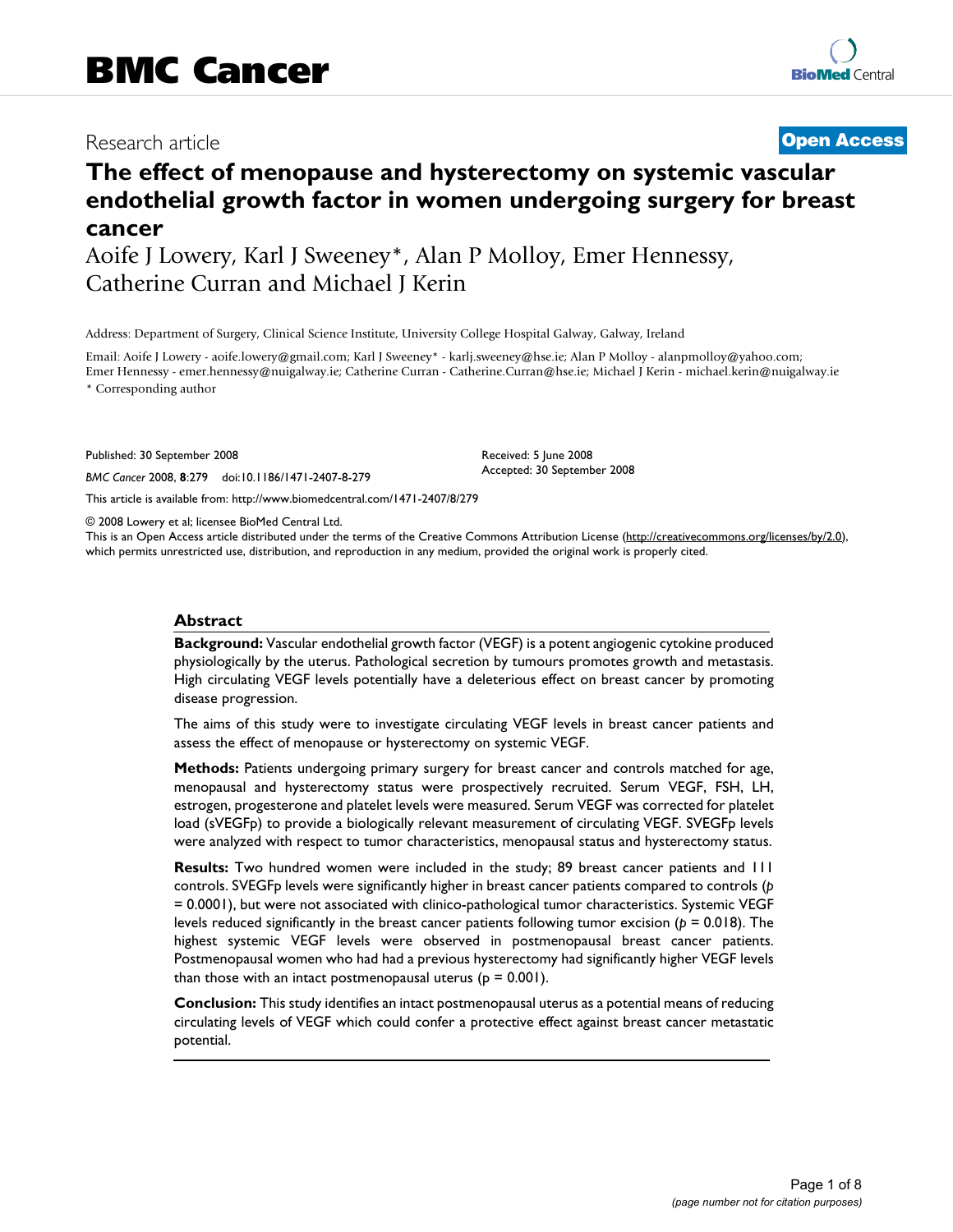### **Background**

Vascular Endothelial Growth Factor (VEGF) is one of the most potent angiogenic cytokines, acting as a specific endothelial mitogen capable of stimulating angiogenesis in vitro and in vivo [1].

The adult female reproductive tract, under ovarian steroid hormone influence, is the principle endogenous VEGF producer and the only site where physiological angiogenesis occurs routinely. VEGF ligands and receptors are expressed in the uterine endometrium [2] and myometrium [3] and cyclical variations in serum VEGF during the menstrual cycle have previously been demonstrated [4,5].

VEGF is also a predominant growth factor involved in the pathological angiogenesis that drives cancer progression and spread [6] and serum VEGF is elevated in patients with different tumor types, including breast cancer [7,8].

The ovarian steroid hormones estrogen and progesterone play an important role in breast cancer development and have been shown to influence VEGF expression in breast cancer and non-cancer tissue, thus contributing to tumour-derived and tumour independent circulating VEGF levels [9-13]. Clinical studies have provided evidence for a link between hormone-dependent breast cancer and the VEGF pathway [14-16]

The postmenopausal change in ovarian sex hormones would be expected to alter VEGF production and subsequent release in the reproductive tract, and we would expect a consequent postmenopausal change in systemic VEGF levels. However, studies to date on the effect of menopause on circulating VEGF and breast tumoural VEGF have been equivocal; with conflicting reports of increased VEGF levels in premenopausal [17] and in postmenopausal women[18,19], or no difference in VEGF levels according to menopausal status [20]. Furthermore, as the uterus is an endogenous VEGF source, we hypothesize that hysterectomy would also effect VEGF levels. An alteration in VEGF synthesis and subsequent release would potentially influence breast cancer cell dissemination and response to therapy in breast cancer patients.

Our aims in this study were to investigate circulating VEGF levels in breast cancer patients and assess the effect of menopause or hysterectomy on systemic VEGF.

#### **Methods**

A consecutive series of patients undergoing curative surgery for breast cancer over a six month period at a single institution were invited to participate in the study. Informed consent was obtained as approved by the University College Hospital Galway ethics committee. Breast cancer patients underwent radiological investigation and had a histological diagnosis by core biopsy. Preoperative chest x-ray, full blood count, serum electrolytes and liver function tests were performed in all patients. Computerized tomography of chest thorax and abdomen and isotope bone scan was performed selectively. No patient received neoadjuvant cytotoxic or hormonal chemotherapy. All surgery was performed by one of two consultant surgeons.

A cohort of healthy, non-surgical, female volunteers was recruited to the study during the same time period. These women were recruited in the general surgical outpatient clinic and had no history of malignancy or recent surgery. At the time of recruitment all participants completed a detailed questionnaire regarding their medical, surgical and gynecological history. Women with a history of renal failure, diabetes mellitus, lung disease or infectious disease were excluded from the study

Menopausal status at recruitment was defined by each woman's reported menstrual history and ovarian function tests. Postmenopausal women had experienced no menstrual period for at least 12 months, had a previous bilateral oopherectomy, or had postmenopausal levels of FSH (follicle stimulating hormone), lutenizing hormone (LH) and oestradiol. Premenopausal women were experiencing a normal menstrual cycle. Patients who had previously undergone a hysterectomy or were currently taking postmenopausal hormone therapy were categorized according to the Million Women Study protocol [21].

Peripheral venous blood samples were obtained prior to induction of anaesthesia and at least six weeks after definitive surgery. All postoperative samples were taken before commencement of adjuvant systemic cytotoxic chemotherapy or radiotherapy and in the absence of residual or metastatic disease in the study group and at the time of recruitment in the control group.

Samples for VEGF analysis were collected in Vacutainer SST II (serum separator tubes), transported on ice and allowed to clot for 1 hour prior to centrifugation at 3000 r.p.m. at 4°C for 10 minutes. Serum was then separated, aliquoted into 2 ml tubes and stored at -20°C.

Serum VEGF (sVEGF) levels were determined using a commercially available quantitative sandwich immunoassay technique (Quantikine; R&D System, Minneapolis, MN, USA). VEGF<sub>165</sub> the predominant and most biologically active isoform was measured in this study. Briefly, a monoclonal antibody specific for VEGF<sub>165</sub>, precoated onto a micro-titre plate, was used to capture the VEGF from serum samples. An enzyme linked polyclonal antibody specific for VEGF was added, followed by a sub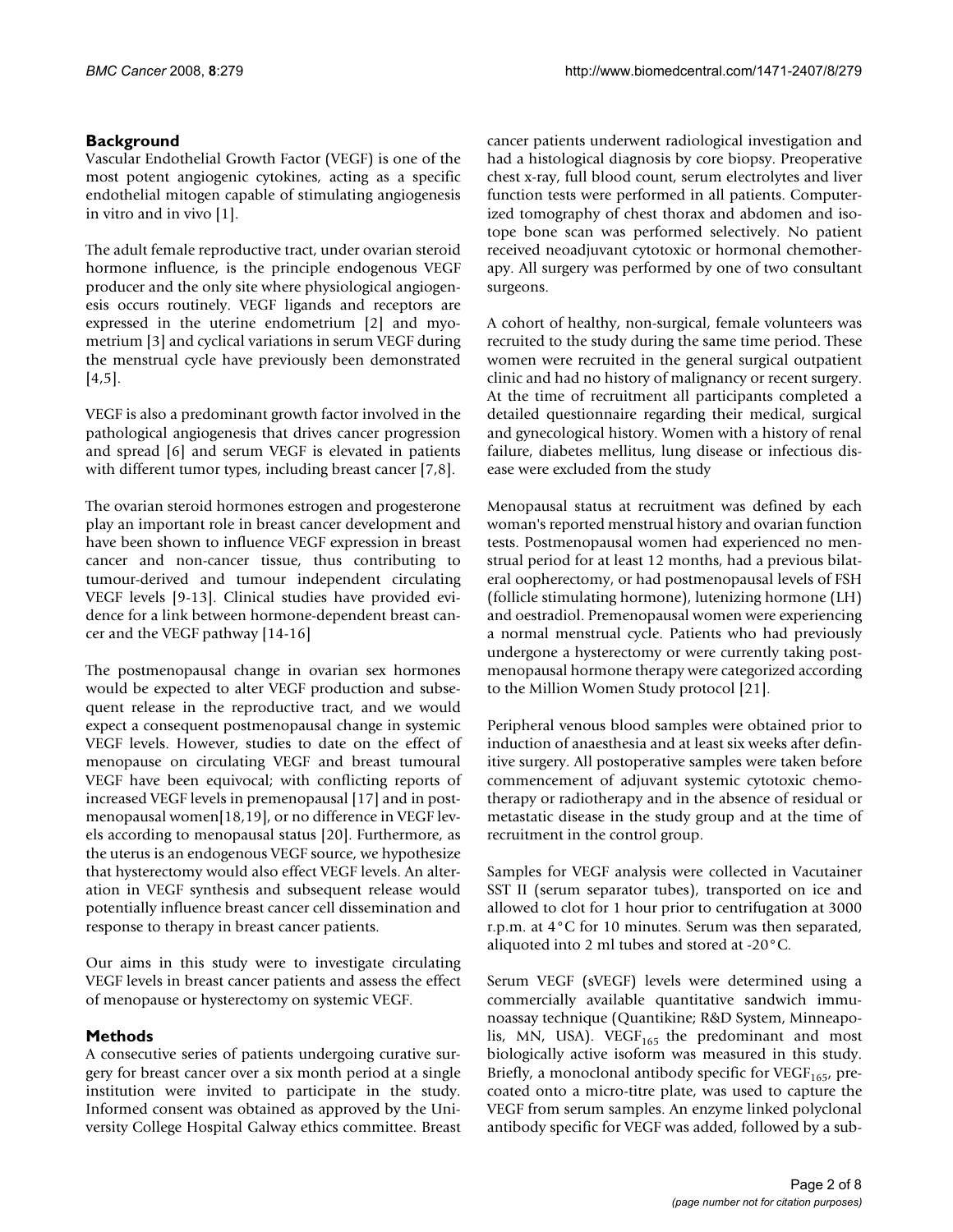strate solution and used for quantification. All samples were tested in duplicate. The minimal detectable dose of VEGF was 9.0 pg/ml and maximum dose was 2000 pg/ml. For serum samples the intra-assay variation of the assay kit used was 4.5–6.7% and the inter-assay variation was 6.2–8.8%.

To correct for variation in platelet counts between patients, sVEGF levels were corrected for platelet load according to the equation sVEGF(picogram/millilitre (pg/ ml)) ÷ platelet count ×  $10^6$ /ml = sVEGFp (pg/10<sup>6</sup>) [22]

Serum levels of FSH, LH, estradiol and progesterone were determined using a commercially available chemiluminescence assay system (ADVIA Centaur®, Bayer Diagnostics, Tarreytown, NY, USA)

Statistical analysis was performed using SPSS version 14.0 software. Results are presented as median and interquartile range (IQR) unless otherwise stated. The differences in sVEGFp levels were analysed using Kruskal-Wallis or Mann Whitney tests to compare between groups. The Wilcoxin signed rank test was used when examining for significant changes. Mann Whitney and Spearman's correlation tests were used as appropriate to investigate relationships between sVEGFp and other clinicopathological variables. P < 0.05 was considered statistically significant.

#### **Results**

Two hundred women were recruited to the study: 89 women who underwent curative breast cancer surgery (study group) and 111 women with no history of malignancy or recent surgery (control group).

The tumor characteristics of the breast cancer patients are illustrated in table 1.

Among the study group there were 40 breast-conserving procedures and 49 mastectomies performed. All procedures were performed under general anaesthetic and all patients undergoing immediate breast reconstruction (n = 14) had an additional paravertebral anaesthetic block. 58 patients had an axillary clearance and 30 had sentinel lymph node biopsy only. One patient, with low grade ductal carcinoma in situ (DCIS) did not have axillary nodal evaluation.

Serum VEGF was elevated in the study group (table 2). Six weeks following tumor resection, these levels dropped sig-

#### **Table 1: Tumour Characteristics**

| <b>Tumour Characteristic</b> | <b>All Breast Cancers</b><br>$N = 89$ | <b>Premenopausal Breast Cancer</b><br>$N = 25$ | <b>Postmenopausal Breast Cancer</b><br>$N = 64$ | p-value |
|------------------------------|---------------------------------------|------------------------------------------------|-------------------------------------------------|---------|
| <b>Histologic Subtype</b>    |                                       |                                                |                                                 |         |
| -Invasive Ductal (%)         | 67(75)                                | 19(76)                                         | 48(75)                                          |         |
| -Invasive Lobular (%)        | 12(13.5)                              | 3(12)                                          | 9(14)                                           | 0.1     |
| -DCIS $(%)$                  | 4(4.5)                                | 0                                              | 4(6)                                            |         |
| -Other $(\%)$                | 6(7)                                  | 3(12)                                          | 3(5)                                            |         |
| Median tumor size (IQR) mm   | $25(16-35)$                           | $28(15-36)$                                    | 24.5 (16.25-35)                                 | 0.955   |
| Lymph node +ve $(n)(%)$      | 49 (55)                               | 16(66)                                         | 33(52)                                          | 0.347   |
| <b>Receptor Status</b>       |                                       |                                                |                                                 |         |
| -ER Positive (%)             | 78 (88)                               | 24(96)                                         | 54(84)                                          | 0.056   |
| -PR Positive (%)             | 81(91)                                | 24(96)                                         | 57(89)                                          | 0.117   |
| -Her2neu Positive (%)        | 15(17)                                | 3(12)                                          | 12(19)                                          | 0.47    |
| <b>Tumor Grade</b>           |                                       |                                                |                                                 |         |
| -Grade $\mid$ (%)            | 19(21)                                | 8(32)                                          | 11(17)                                          |         |
| -Grade $2$ $%$               | 43(48)                                | 10(40)                                         | 33(52)                                          | 0.183   |
| -Grade $3$ $%$               | 27(31)                                | 7(28)                                          | 20(31)                                          |         |
| <b>UICC Stage</b>            |                                       |                                                |                                                 |         |
| -Stage 0 in-situ (%)         | 4(4)                                  | 0                                              | 4(6)                                            |         |
| -Stage $\mid$ (%)            | 19(21)                                | 5(20)                                          | 14(22)                                          |         |
| -Stage $2a$ $(\%)$           | 21(24)                                | 7(28)                                          | 14(22)                                          | 0.657   |
| -Stage 2b $(%)$              | 26(29)                                | 9(36)                                          | 17(27)                                          |         |
| -Stage 3a (%)                | 13(15)                                | 2(8)                                           | 11(17)                                          |         |
| -Stage $3b$ $(\%)$           | 6(7)                                  | 2(8)                                           | 4(6)                                            |         |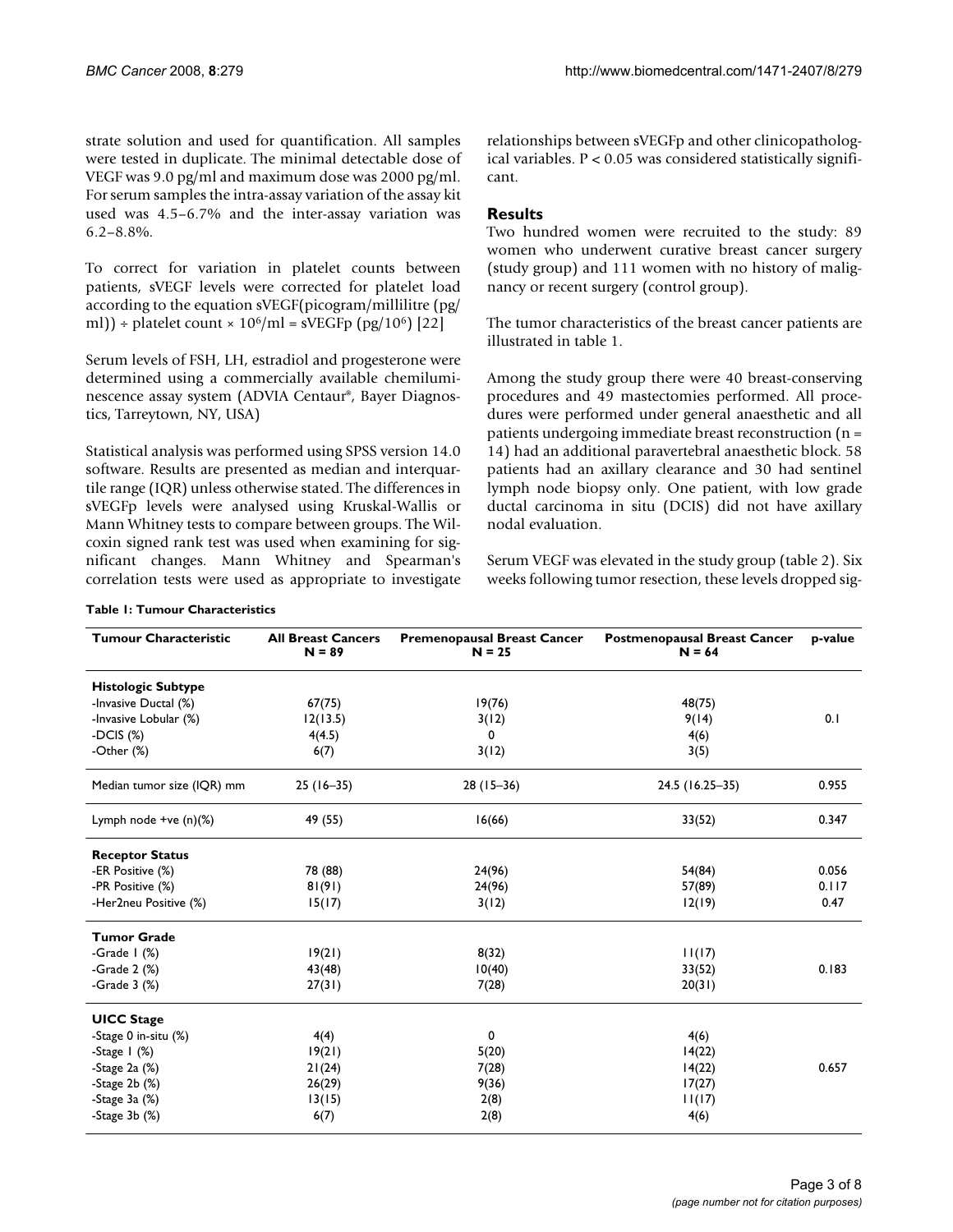| Group                                  | Control $(n = 111)$<br>53 $(41-61)$ |                       | <b>Breast Cancer (n = 89)</b><br>57 (50 - 67) |                         |
|----------------------------------------|-------------------------------------|-----------------------|-----------------------------------------------|-------------------------|
| Median age (IQR) yrs                   |                                     |                       |                                               |                         |
| Menopausal Status (n)                  | Premenopausal (43)                  | Postmenopausal (68)   | Premenopausal (25)                            | Postmenopausal (64)     |
| Median Oestrogen (IQR) pmol/l          | $415.5(251.5 - 645.2)$              | < 100                 | 491.0(267.2–572.7)                            | < 100                   |
| Median Progesterone (IQR) nmol/l       | $2.5$ (1.45–18.7)                   | $1.00(0.8-1.1)$       | $4.7(3.1 - 14.7)$                             | $0.8(0.67 - 1.47)$      |
| Median sVEGF (IQR) pg/ml               | 117.12 (73.36-295.58)               |                       | 306.67 (176.2-407.7)*                         |                         |
|                                        | $143.3(56.4 - 240.4)$               | $177.8(91.9 - 312.9)$ | 225.1(98.2–344.4)                             | 326.0 + (206.0 - 420.3) |
| Median sVEGFp (IQR) pg/10 <sup>6</sup> | $0.73(0.34 - 1.24)$                 |                       | $1.08$ (0.68-1.44) <sup>*</sup>               |                         |
|                                        | $0.58(0.26 - 1.16)$                 | $0.75(0.41 - 1.30)$   | $0.77(0.31 - 1.4)$                            | $1.11 + (0.80 - 1.47)$  |

#### **Table 2: Baseline Patient Characteristics, Serum Steroid Hormone and VEGF levels**

\*p = 0.0001 vs Control Group levels

**†** p < 0.05 vs Premenopausal study group & Pre- & Postmenopausal Control Group levels

nificantly, although they remained elevated compared to the control group. (median pre-operative sVEGFp (IQR) vs median post-operative sVEGFp (IQR): 1.08(0.68–1.44) pg/10<sup>6</sup> vs 0.97(0.58–1.3) pg/10<sup>6</sup> respectively; p = 0.018)

In the premenopausal women, there was no difference in sVEGFp levels between the study and control groups; the highest sVEGFp levels were observed in the postmenopausal breast cancer patients (Table 2).

Within the study group, sVEGF and sVEGFp were elevated in the postmenopausal patients compared to premenopausal patients.

This difference was not observed in the control group (Table 2).

Twenty-seven (42%) of the 64 postmenopausal study patients and 32 (47%) of the 68 postmenopausal controls had previously had a hysterectomy for benign disease.

Postmenopausal controls who previously had a hysterectomy had higher sVEGFp levels than those with an intact uterus (median sVEGFp (IQR) hysterectomy vs intact uterus:  $1.01(0.72-1.66)$  pg/ $10<sup>6</sup>$  vs  $0.50(0.3-1.07)$  pg/ $10<sup>6</sup>$ respectively;  $p = 0.001$ ) (figure 1)

This difference was not seen in the study group (median sVEGFp (IQR) hysterectomy vs intact uterus 1.11(0.95–1.28) pg/106 vs 1.11(0.77–1.55) pg/106 respectively;  $p = 0.43$ ).

Serum VEGFp decreased postoperatively in the postmenopausal study group with an intact uterus (median

sVEGFp (IQR) preoperative vs postoperative: 1.11(0.77–1.55) pg/10<sup>6</sup> vs 0.95 (0.48–1.24) pg/10<sup>6</sup> respectively;  $p = 0.003$ ). There was no significant postoperative reduction in sVEGFp in patients who had undergone a previous hysterectomy ( $p = 0.101$ , figure 2a &2b)

There was no association found between sVEGFp and clinicopathological prognostic parameters including nodal status ( $p = 0.347$ ), tumor size ( $p = 0.301$ ) and tumor grade  $(p = 0.284)$ .



#### **Figure 1**

**sVEGFp levels in postmenopausal controls (n = 68)**: there was a significantly higher sVEGFp level in women who had a previous hysterectomy ( $n = 32$ ) compared to those with an intact postmenopausal uterus ( $n = 36$ ).  $* p = 0.001$ .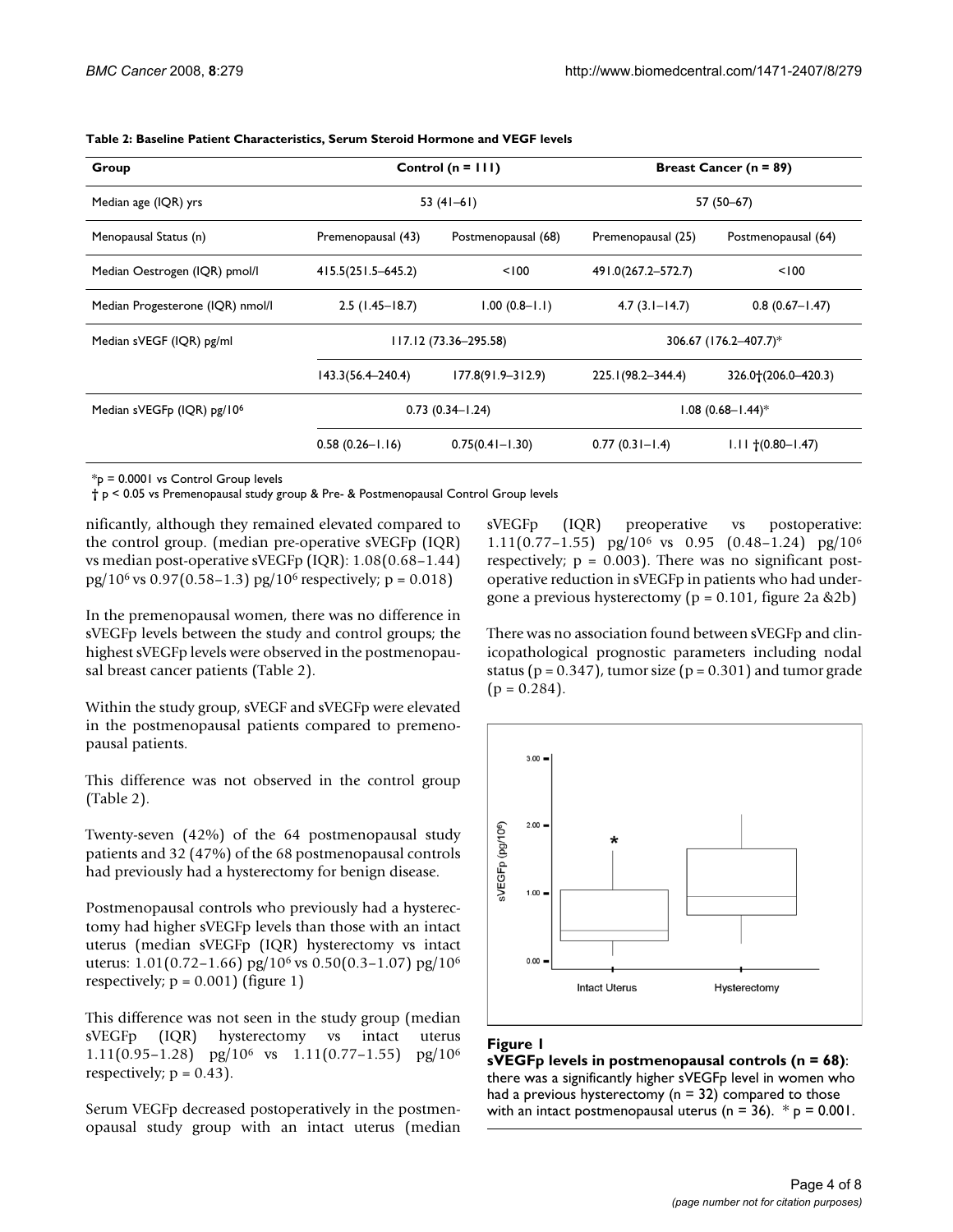

#### **Figure 2**

**sVEGFp levels in postmenopausal breast cancer patients (n = 64)**. **2a:** sVEGFp levels decreased significantly following tumour excision in postmenopausal breast cancer patients with an intact uterus (n = 37). \*p = 0.003. **2b:** sVEGFp levels did not decrease significantly following tumour excision in postmenopausal breast cancer patients who had previously undergone hysterectomy ( $n = 27$ ).

At a median follow up of 28 months there were four disease recurrences; one premenopausal patient who had stage 3 disease at presentation developed distant metastases. Three postmenopausal patients developed recurrence: 1 distant metastasis and 2 contralateral breast cancers. Two of the recurrences occurred in postmenopausal women who had a previous hysterectomy.

#### **Discussion**

Systemic VEGF levels are elevated in breast cancer patients, reflecting tumour derived VEGF. The significant decrease in circulating VEGF levels following primary excision of the tumour supports the hypothesis that tumour derived VEGF contributes to circulating VEGF levels in breast cancer patients.

Tumour derived VEGF drives angiogenesis and enhances the potential for tumour growth, dissemination of malignant cells and metastasis [6]. In breast cancer patients, higher serum VEGF levels have been reported in patients with metastatic disease compared to non-metatstatic breast cancer patients and controls [20]. Serum VEGF has been identified as a useful prognostic marker in malignancy [23-25], however its clinical usefulness remains questionable in breast cancer patients.

The physiological production of VEGF in the reproductive tract contributes to circulating VEGF levels and the ovarian steroid hormones have been shown to influence VEGF expression in both uterine and breast tissue [2,9,11,26]. The cyclical variation in VEGF levels [4,5] is likely to obscure or even eclipse tumor production of VEGF rendering serum VEGF levels unreliable as a disease marker in breast cancer, despite having proven use in predicting prognosis in a number of other cancers [23-25]. We did not observe any significant difference in systemic VEGF levels between premenopausal patients with breast cancer and controls, supporting the evidence that the reproductive tract and hormonal milieu contribute significantly to systemic VEGF levels in premenopausal women. Furthermore, this study did not demonstrate any significant correlation between pre-operative serum VEGF levels and tumor characteristics used in prognostication such as grade, stage and lymph node status in the breast cancer group, this finding is in concordance with others, who have reported limited usefulness of VEGF as a tumour marker in breast cancer [19,27].

Serum VEGF represents both the circulating plasma VEGF and VEGF released from the alpha granules of circulating platelets on coagulation [28,29]. It has been suggested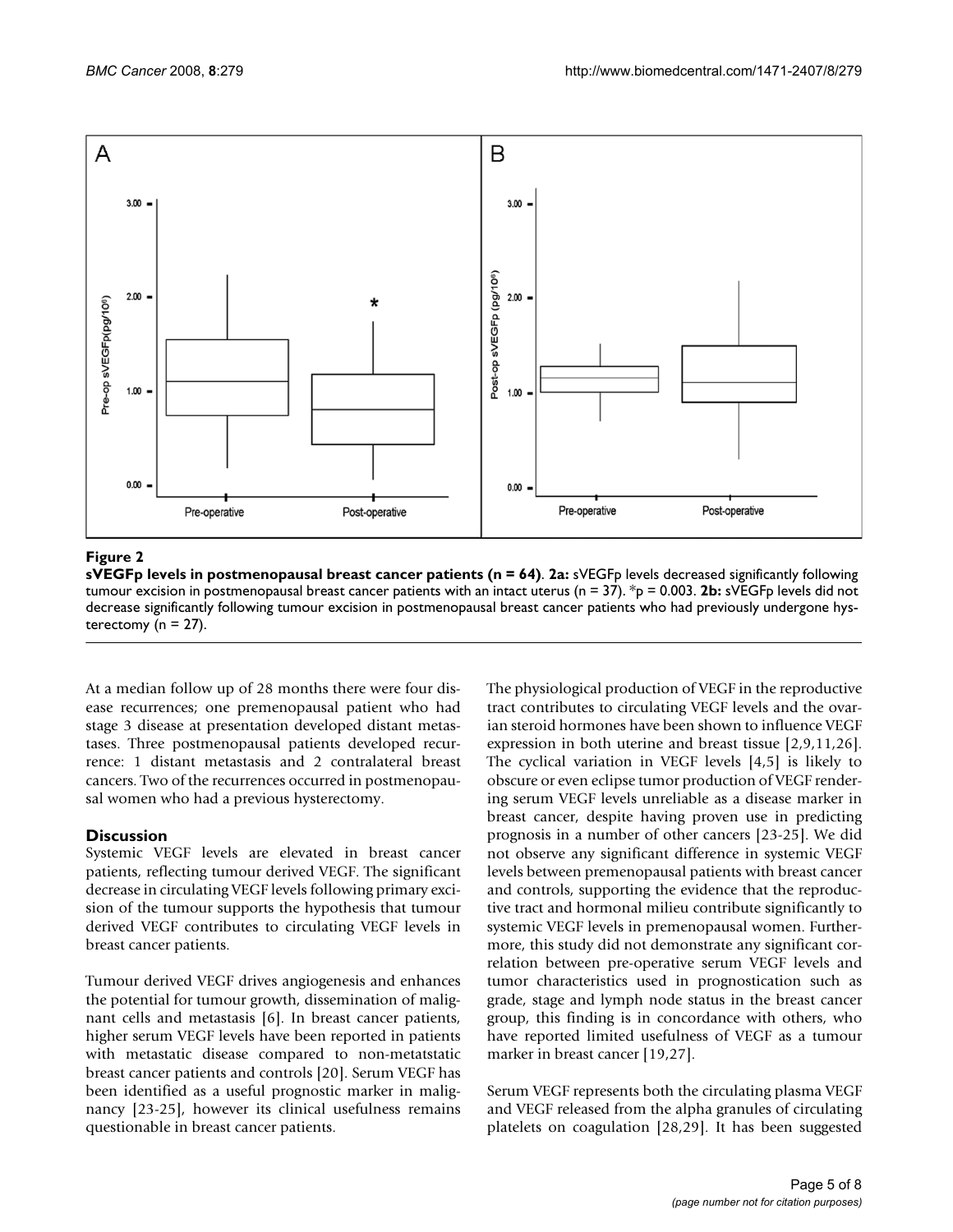that platelets act as scavengers of circulating and tumour produced VEGF in malignancy [22,30]. For this reason, we have corrected the serum VEGF levels according to the platelet load of the control group and the study group preand post-operatively to obtain biologically relevant sVEGFp levels.

When divided on the basis of menopausal status there was a significant difference in circulating VEGF levels between breast cancer patients and controls only in the postmenopausal cohort.

The highest serum VEGF levels were observed in the postmenopausal breast cancer patients. Considering the postmenopausal decrease in ovarian function and production of ovarian steroid hormones it is likely that tumor VEGF production contributes largely to circulating VEGF in this group.

The unexpected finding of higher serum VEGF levels in women who had a previous hysterectomy implies a previously unrecognized influence of the postmenopausal uterus on circulating VEGF levels. This finding is in contrast to previous reports of lower VEGF levels in postmenopausal patients who had undergone hysterectomy [19,31]. Agrawal *et al* [31] reported significantly higher serum VEGF levels in postmenopausal patients with an intact uterus than those who had a previous hysterectomy, if the patients were not using hormone replacement therapy (HRT). However, in their analysis, the authors compared 34 patients with an intact uterus with only 6 patients in the hysterectomy group. Interestingly, when they compared the patients who were taking HRT, in groups with larger numbers, it was found that patients with an intact uterus ( $n = 98$ ) had lower VEGF levels than those who had a previous hysterectomy  $(n = 61)$ . This finding was attributed to the HRT preparations being used; the patients with an intact uterus received combined estrogens and progesterones, while those with a hysterectomy received unopposed estrogen. However, they found no difference in serum VEGF levels when comparing the use of these HRT preparations in all patients. Coskun *et al* [32] have reported a reduction in serum VEGF levels in postmenopausal breast cancer patients receiving hormonal therapy in the presence of a normal endometrium, with increased circulating VEGF in patients with endometrial thickening. Taken together these findings suggest that the postmenopausal uterus may indeed play an active role in the regulation of circulating VEGF levels.

The observed reduction in circulating VEGF observed in postmenopausal women with an intact uterus could be mediated via decreased VEGF production or an active role of the uterus in reducing circulating VEGF levels via sequestration or reduction of VEGF bioactivity. The binding of free VEGF to the tyrosine kinase VEGF receptors modulates VEGF bioavailability and may reduce soluble VEGF levels [33]. Alternatively, there may be an active role for the postmenopausal aromatase produced steroid hormones in the regulation of circulating VEGF levels [12,34]. Further study is required to clarify the temporal relationship between hysterectomy and alteration in serum VEGF levels and to elucidate the precise mechanisms by which the postmenopausal uterus may reduce circulating VEGF.

In postmenopausal breast cancer patients, where tumourderived VEGF was also contributing to circulating VEGF levels, there was no difference in pre-operative VEGF levels between those who had a previous hysterectomy and those who had an intact uterus. The decrease in serum VEGF levels post-operatively, following excision of the tumour, was significantly more marked in the patients with an intact uterus, mirroring the findings in the control group and supporting the hypothesis that an intact postmenopausal uterus has an impact on systemic VEGF levels. In this manner, the presence of an intact uterus may confer a protective effect in malignancy via a reduction in circulating VEGF. A large cohort study addressing the effect of previous hysterectomy on prognosis in breast cancer patients will identify the oncologic significance of these findings. If found to be at an increased risk of breast cancer progression, women who have had a previous hysterectomy may benefit from more rigorous surveillance or targeted therapy

#### **Conclusion**

In conclusion, serum VEGF appears to be influenced by the presence of a postmenopausal uterus. In patients with breast cancer this may represent a mechanism of reducing the levels of circulating VEGF available for pathological tumor angiogenesis, the prognostic significance of this influence warrants further investigation.

#### **Abbreviations**

VEGF: Vascular Endothelial Growth Factor; FSH: Follicle Stimulating Hormone; LH: Lutenizing Hormone; sVEGF: Serum Vascular Endothelial Growth Factor; sVEGFp: Serum Vascular Endothelial Growth Factor corrected for platelet load (serumVEGF sVEGF(pg/ml) ÷ platelet count  $\times 10^6$ /ml = sVEGFp (pg/10<sup>6</sup>)<sup>1</sup>; VEGF<sub>165</sub>: Vascular Endothelial Growth Factor isoform 165; IQR: Interquartile Range; DCIS: Ductal Carcinoma in Situ; ER: Estrogen Receptor; PR: Progesterone Receptor.

#### **Competing interests**

The authors declare that they have no competing interests.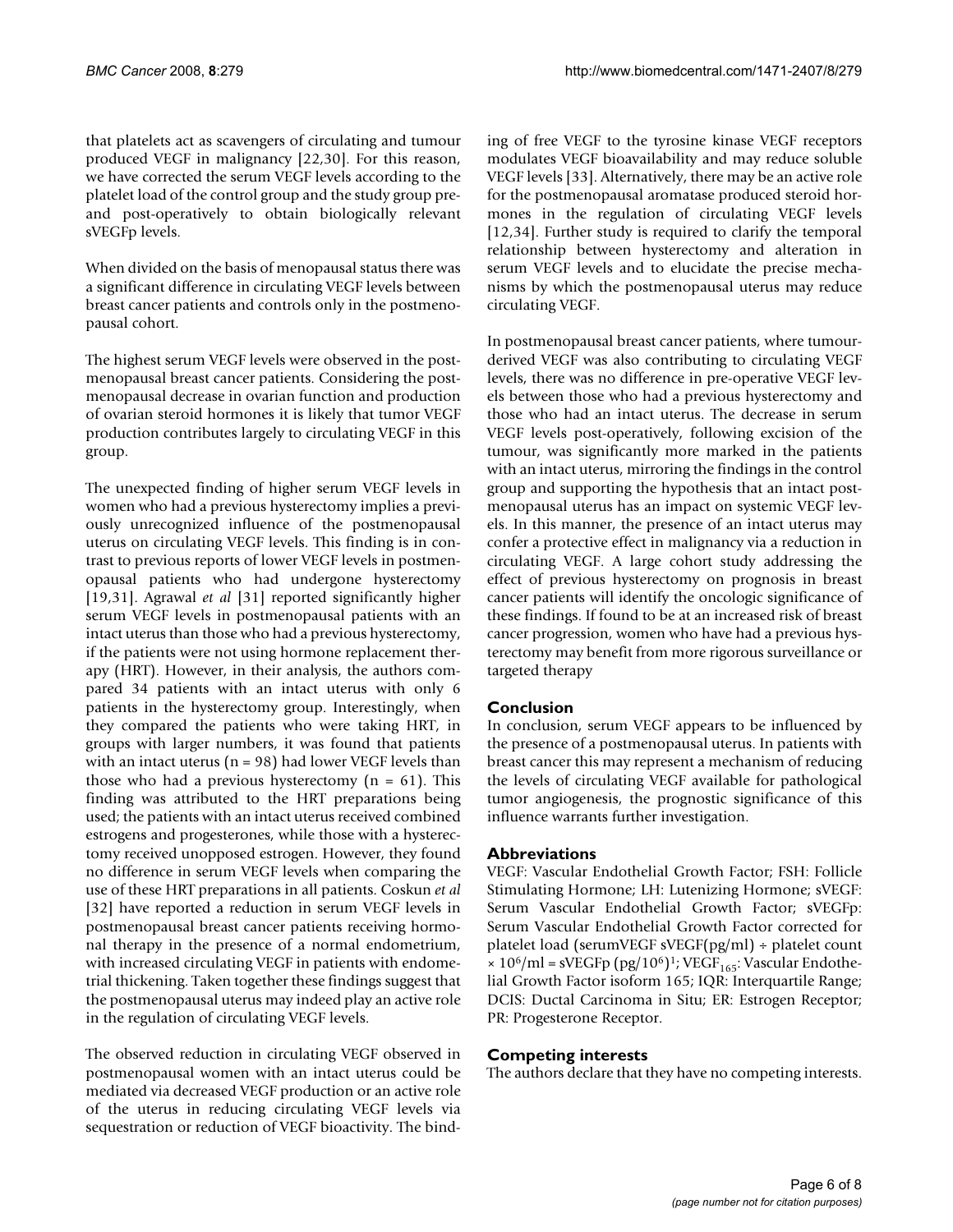#### **Authors' contributions**

AJL participated in study design, selected and recruited patients, collected serum samples, carried out the ELISAs, collated the data, performed statistical analysis and drafted the manuscript. KJS conceived of the study, participated in its design and co-ordination and helped draft and critically review the manuscript. APM participated in study design, patient selection and recruitment and sample acquisition. EH and CC participated in sample collection and preparation, collation of clinical and histological data and statistical analysis. MJK participated in study concept, design and critical review of manuscript.

All authors read and approved the final manuscript.

#### **Acknowledgements**

The National Breast Cancer Research Institute (NBCRI) provided the main source of funding for this work.

#### **References**

- 1. Ferrara N, Gerber HP, LeCouter J: **[The biology of VEGF and its](http://www.ncbi.nlm.nih.gov/entrez/query.fcgi?cmd=Retrieve&db=PubMed&dopt=Abstract&list_uids=12778165) [receptors.](http://www.ncbi.nlm.nih.gov/entrez/query.fcgi?cmd=Retrieve&db=PubMed&dopt=Abstract&list_uids=12778165)** *Nat Med* 2003, **9(6):**669-76.
- 2. Punyadeera C, Thijssen VL, Tchaikovski S, Kamps R, Delvoux B, Dunselman GA, de Goeij AF, Griffioen AW, Groothuis PG: **[Expression](http://www.ncbi.nlm.nih.gov/entrez/query.fcgi?cmd=Retrieve&db=PubMed&dopt=Abstract&list_uids=16648151) [and regulation of vascular endothelial growth factor ligands](http://www.ncbi.nlm.nih.gov/entrez/query.fcgi?cmd=Retrieve&db=PubMed&dopt=Abstract&list_uids=16648151) and receptors during menstruation and post-menstrual [repair of human endometrium.](http://www.ncbi.nlm.nih.gov/entrez/query.fcgi?cmd=Retrieve&db=PubMed&dopt=Abstract&list_uids=16648151)** *Mol Hum Reprod* 2006, **12(6):**367-75.
- 3. Zaitseva M, Yue DS, Katzenellenbogen JA, Rogers PA, Gargett CE: **[Estrogen receptor-alpha agonists promote angiogenesis in](http://www.ncbi.nlm.nih.gov/entrez/query.fcgi?cmd=Retrieve&db=PubMed&dopt=Abstract&list_uids=15582497) [human myometrial microvascular endothelial cells.](http://www.ncbi.nlm.nih.gov/entrez/query.fcgi?cmd=Retrieve&db=PubMed&dopt=Abstract&list_uids=15582497)** *J Soc Gynecol Investig* 2004, **11(8):**529-35.
- 4. Heer K, Kumar H, Speirs V, Greenman J, Drew PJ, Fox JN, Carleton PJ, Monson JR, Kerin MJ: **[Vascular endothelial growth factor in](http://www.ncbi.nlm.nih.gov/entrez/query.fcgi?cmd=Retrieve&db=PubMed&dopt=Abstract&list_uids=9820181) [premenopausal women – indicator of the best time for](http://www.ncbi.nlm.nih.gov/entrez/query.fcgi?cmd=Retrieve&db=PubMed&dopt=Abstract&list_uids=9820181) [breast cancer surgery?](http://www.ncbi.nlm.nih.gov/entrez/query.fcgi?cmd=Retrieve&db=PubMed&dopt=Abstract&list_uids=9820181)** *Br J Cancer* 1998, **78(9):**1203-7.
- 5. Kusumanto YH, Hospers GA, Sluiter WJ, Dam WA, Meijer C, Mulder NH: **[Circulating vascular endothelial growth factor during](http://www.ncbi.nlm.nih.gov/entrez/query.fcgi?cmd=Retrieve&db=PubMed&dopt=Abstract&list_uids=15736478) [the normal menstrual cycle.](http://www.ncbi.nlm.nih.gov/entrez/query.fcgi?cmd=Retrieve&db=PubMed&dopt=Abstract&list_uids=15736478)** *Anticancer Res* 2004, **24(6):**4237-41.
- Kim KJ, Li B, Winer J, Armanini M, Gillett N, Phillips HS, Ferrara N: **[Inhibition of vascular endothelial growth factor-induced ang](http://www.ncbi.nlm.nih.gov/entrez/query.fcgi?cmd=Retrieve&db=PubMed&dopt=Abstract&list_uids=7683111)[iogenesis suppresses tumour growth in vivo.](http://www.ncbi.nlm.nih.gov/entrez/query.fcgi?cmd=Retrieve&db=PubMed&dopt=Abstract&list_uids=7683111)** *Nature* 1993, **362:**841-44.
- 7. Heer K, Kumar H, Read JR, Fox JN, Monson JR, Kerin MJ: **[Serum](http://www.ncbi.nlm.nih.gov/entrez/query.fcgi?cmd=Retrieve&db=PubMed&dopt=Abstract&list_uids=11705867) [vascular endothelial growth factor in breast cancer: its rela](http://www.ncbi.nlm.nih.gov/entrez/query.fcgi?cmd=Retrieve&db=PubMed&dopt=Abstract&list_uids=11705867)[tion with cancer type and estrogen receptor status.](http://www.ncbi.nlm.nih.gov/entrez/query.fcgi?cmd=Retrieve&db=PubMed&dopt=Abstract&list_uids=11705867)** *Clin Cancer Res* 2001, **7(11):**3491-4.
- 8. Iovino F, Ferraraccio F, Orditura M, Antoniol G, Morgillo F, Cascone T, Diadema MR, Aurilio G, Santabarbara G, Ruggiero R, Belli C, Irlandese E, Fasano M, Ciardiello F, Procaccini E, Lo Schiavo F, Catalano G, De Vita F: **[Serum vascular endothelial growth factor](http://www.ncbi.nlm.nih.gov/entrez/query.fcgi?cmd=Retrieve&db=PubMed&dopt=Abstract&list_uids=18317965) [\(VEGF\) levels correlate with tumor VEGF and p53 overex](http://www.ncbi.nlm.nih.gov/entrez/query.fcgi?cmd=Retrieve&db=PubMed&dopt=Abstract&list_uids=18317965)[pression in endocrine positive primary breast cancer.](http://www.ncbi.nlm.nih.gov/entrez/query.fcgi?cmd=Retrieve&db=PubMed&dopt=Abstract&list_uids=18317965)** *Cancer Investigation* 2008, **26(3):**250-5.
- Dabrosin C: [Positive correlation between estradiol and vascu](http://www.ncbi.nlm.nih.gov/entrez/query.fcgi?cmd=Retrieve&db=PubMed&dopt=Abstract&list_uids=16299233)**[lar endothelial growth factor but not fibroblast growth fac](http://www.ncbi.nlm.nih.gov/entrez/query.fcgi?cmd=Retrieve&db=PubMed&dopt=Abstract&list_uids=16299233)[tor-2 in normal human breast tissue in vivo.](http://www.ncbi.nlm.nih.gov/entrez/query.fcgi?cmd=Retrieve&db=PubMed&dopt=Abstract&list_uids=16299233)** *Clin Cancer Res* 2005, **11(22):**8036-41.
- 10. Ruohola JK, Valve EM, Karkkainen MJ, Joukov V, Alitalo K, Harkonen PL: **[Vascular endothelial growth factors are differentially reg](http://www.ncbi.nlm.nih.gov/entrez/query.fcgi?cmd=Retrieve&db=PubMed&dopt=Abstract&list_uids=10375015)[ulated by steroid hormones and antiestrogens in breast can](http://www.ncbi.nlm.nih.gov/entrez/query.fcgi?cmd=Retrieve&db=PubMed&dopt=Abstract&list_uids=10375015)[cer cells.](http://www.ncbi.nlm.nih.gov/entrez/query.fcgi?cmd=Retrieve&db=PubMed&dopt=Abstract&list_uids=10375015)** *Mol Cell Endocrinol* 1999, **149(1–2):**29-40.
- 11. Mueller MD, Vigne JL, Minchenko A, Lebovic DI, Leitman DC, Taylor RN: **[Regulation of vascular endothelial growth factor \(VEGF\)](http://www.ncbi.nlm.nih.gov/entrez/query.fcgi?cmd=Retrieve&db=PubMed&dopt=Abstract&list_uids=10995484) [gene transcription by estrogen receptors alpha and beta.](http://www.ncbi.nlm.nih.gov/entrez/query.fcgi?cmd=Retrieve&db=PubMed&dopt=Abstract&list_uids=10995484)** *Proc Natl Acad Sci USA* 2000, **97:**10972-7.
- 12. Buteau-Lozano H, Ancelin M, Lardeux B, Milanini J, Perrot-Applanat M: **[Transcriptional regulation of vascular endothelial growth](http://www.ncbi.nlm.nih.gov/entrez/query.fcgi?cmd=Retrieve&db=PubMed&dopt=Abstract&list_uids=12208749) [factor by estradiol and tamoxifen in breast cancer cells: a](http://www.ncbi.nlm.nih.gov/entrez/query.fcgi?cmd=Retrieve&db=PubMed&dopt=Abstract&list_uids=12208749)**

**[complex interplay between estrogen receptors alpha and](http://www.ncbi.nlm.nih.gov/entrez/query.fcgi?cmd=Retrieve&db=PubMed&dopt=Abstract&list_uids=12208749) [beta.](http://www.ncbi.nlm.nih.gov/entrez/query.fcgi?cmd=Retrieve&db=PubMed&dopt=Abstract&list_uids=12208749)** *Cancer Res* 2002, **62(17):**4977-84.

- 13. Wu J, Richer J, Horwitz KB, Hyder SM: **[Progestin-dependent](http://www.ncbi.nlm.nih.gov/entrez/query.fcgi?cmd=Retrieve&db=PubMed&dopt=Abstract&list_uids=15026368) [induction of vascular endothelial growth factor in human](http://www.ncbi.nlm.nih.gov/entrez/query.fcgi?cmd=Retrieve&db=PubMed&dopt=Abstract&list_uids=15026368) breast cancer cells: preferential regulation by progesterone [receptor B.](http://www.ncbi.nlm.nih.gov/entrez/query.fcgi?cmd=Retrieve&db=PubMed&dopt=Abstract&list_uids=15026368)** *Cancer Res* 2004, **64(6):**2238-44.
- Ryden L, Stendahl M, Jonsson H, Emdin S, Bengtsson NO, Landberg G: **[Tumor-specific VEGF-A and VEGFR2 in postmenopausal](http://www.ncbi.nlm.nih.gov/entrez/query.fcgi?cmd=Retrieve&db=PubMed&dopt=Abstract&list_uids=15692755) [breast cancer patients with long-term follow-up. Implication](http://www.ncbi.nlm.nih.gov/entrez/query.fcgi?cmd=Retrieve&db=PubMed&dopt=Abstract&list_uids=15692755) of a link between VEGF pathway and tamoxifen response.** *Breast Cancer Res Treat* 2005, **89(2):**135-43.
- 15. Manders P, Beex LV, Tjan-Heijnen VC, Span PN, Sweep CG: **[Vascu](http://www.ncbi.nlm.nih.gov/entrez/query.fcgi?cmd=Retrieve&db=PubMed&dopt=Abstract&list_uids=14601081)[lar endothelial growth factor is associated with the efficacy](http://www.ncbi.nlm.nih.gov/entrez/query.fcgi?cmd=Retrieve&db=PubMed&dopt=Abstract&list_uids=14601081) of endocrine therapy in patients with advanced breast carci[noma.](http://www.ncbi.nlm.nih.gov/entrez/query.fcgi?cmd=Retrieve&db=PubMed&dopt=Abstract&list_uids=14601081)** *Cancer* 2003, **98(10):**2125-32.
- 16. Banerjee S, Pancholi S, A'Hern R, Ghazoui Z, Smith IE, Dowsett M, Martin LA: **[The effects of neoadjuvant anastrozole and](http://www.ncbi.nlm.nih.gov/entrez/query.fcgi?cmd=Retrieve&db=PubMed&dopt=Abstract&list_uids=18451229) [tamoxifen on circulating vascular endothelial growth factor](http://www.ncbi.nlm.nih.gov/entrez/query.fcgi?cmd=Retrieve&db=PubMed&dopt=Abstract&list_uids=18451229) and soluble vascular endothelial growth factor receptor 1 in [breast cancer.](http://www.ncbi.nlm.nih.gov/entrez/query.fcgi?cmd=Retrieve&db=PubMed&dopt=Abstract&list_uids=18451229)** *Clin Cancer Res* 2008, **14(9):**2656-63.
- 17. Fuckar D, Dekanic A, Stifter S, Mustac E, Krstulja M, Dobrila F, Jonjic N: **[VEGF expression is associated with negative estrogen](http://www.ncbi.nlm.nih.gov/entrez/query.fcgi?cmd=Retrieve&db=PubMed&dopt=Abstract&list_uids=16501835) [receptor status in patients with breast cancer.](http://www.ncbi.nlm.nih.gov/entrez/query.fcgi?cmd=Retrieve&db=PubMed&dopt=Abstract&list_uids=16501835)** *International journal of surgical pathology* 2006, **14:**49-55.
- 18. Nishimura R, Nagao K, Miyayama H, Matsuda M, Baba K, Yamashita H, Fukada M: **[Higher plasma vascular endothelial growth fac](http://www.ncbi.nlm.nih.gov/entrez/query.fcgi?cmd=Retrieve&db=PubMed&dopt=Abstract&list_uids=12736564)[tor levels correlate with menopause, overexpression of p53,](http://www.ncbi.nlm.nih.gov/entrez/query.fcgi?cmd=Retrieve&db=PubMed&dopt=Abstract&list_uids=12736564)** [and recurrence of breast cancer.](http://www.ncbi.nlm.nih.gov/entrez/query.fcgi?cmd=Retrieve&db=PubMed&dopt=Abstract&list_uids=12736564) **10:**120-128.
- 19. Byrne GJ, McDowell G, Agarawal R, Sinha G, Kumar S, Bundred NJ: **[Serum vascular endothelial growth factor in breast cancer.](http://www.ncbi.nlm.nih.gov/entrez/query.fcgi?cmd=Retrieve&db=PubMed&dopt=Abstract&list_uids=17972505)** *Anticancer Res* 2007, **27:**3481-3487.
- 20. Coskun U, Gunel N, Sancak B, Onuk E, Bayram O, Yilmaz E, Candan S, Ozkan S: **[Significance of serum vascular endothelial growth](http://www.ncbi.nlm.nih.gov/entrez/query.fcgi?cmd=Retrieve&db=PubMed&dopt=Abstract&list_uids=14659339) [factor, insulin-like growth factor-I levels and nitric oxide](http://www.ncbi.nlm.nih.gov/entrez/query.fcgi?cmd=Retrieve&db=PubMed&dopt=Abstract&list_uids=14659339) [activity in breast cancer patients.](http://www.ncbi.nlm.nih.gov/entrez/query.fcgi?cmd=Retrieve&db=PubMed&dopt=Abstract&list_uids=14659339)** *Breast* 2003, **12:**104-110.
- 21. **[The Million Women Study: design and characteristics of the](http://www.ncbi.nlm.nih.gov/entrez/query.fcgi?cmd=Retrieve&db=PubMed&dopt=Abstract&list_uids=11056681) [study population. The Million Women Study Collaborative](http://www.ncbi.nlm.nih.gov/entrez/query.fcgi?cmd=Retrieve&db=PubMed&dopt=Abstract&list_uids=11056681) [Group.](http://www.ncbi.nlm.nih.gov/entrez/query.fcgi?cmd=Retrieve&db=PubMed&dopt=Abstract&list_uids=11056681)** *Breast Cancer Res* 1999, **1(1):**73-80.
- 22. George ML, Eccles SA, Tutton MG, Abulafi AM, Swift RI: **[Correla](http://www.ncbi.nlm.nih.gov/entrez/query.fcgi?cmd=Retrieve&db=PubMed&dopt=Abstract&list_uids=10955796)[tion of plasma and serum vascular endothelial growth factor](http://www.ncbi.nlm.nih.gov/entrez/query.fcgi?cmd=Retrieve&db=PubMed&dopt=Abstract&list_uids=10955796) levels with platelet count in colorectal cancer: clinical evi[dence of platelet scavenging?](http://www.ncbi.nlm.nih.gov/entrez/query.fcgi?cmd=Retrieve&db=PubMed&dopt=Abstract&list_uids=10955796)** *Clin Cancer Res* 2000, **6(8):**3147-52.
- 23. Ugurel S, Rappl G, Tilgen W, Reinhold U: **[Increased serum con](http://www.ncbi.nlm.nih.gov/entrez/query.fcgi?cmd=Retrieve&db=PubMed&dopt=Abstract&list_uids=11208853)[centration of angiogenic factors in malignant melanoma](http://www.ncbi.nlm.nih.gov/entrez/query.fcgi?cmd=Retrieve&db=PubMed&dopt=Abstract&list_uids=11208853) [patients correlates with tumor progression and survival.](http://www.ncbi.nlm.nih.gov/entrez/query.fcgi?cmd=Retrieve&db=PubMed&dopt=Abstract&list_uids=11208853)** *J Clin Oncol* 2001, **19(2):**577-83.
- Shimada H, Takeda A, Nabeya Y, Okazumi SI, Matsubara H, Funami Y, Hayashi H, Gunji Y, Kobayashi S, Suzuki T, Ochiai T: **[Clinical signif](http://www.ncbi.nlm.nih.gov/entrez/query.fcgi?cmd=Retrieve&db=PubMed&dopt=Abstract&list_uids=11505413)[icance of serum vascular endothelial growth factor in](http://www.ncbi.nlm.nih.gov/entrez/query.fcgi?cmd=Retrieve&db=PubMed&dopt=Abstract&list_uids=11505413) [esophageal squamous cell carcinoma.](http://www.ncbi.nlm.nih.gov/entrez/query.fcgi?cmd=Retrieve&db=PubMed&dopt=Abstract&list_uids=11505413)** *Cancer* 2001, **92(3):**663-9.
- 25. De Vita F, Orditura M, Lieto E, Infusino S, Morgillo F, Martinelli E, Castellano P, Romano C, Ciardiello F, Catalano G, Pignatelli C, Galizia G: **[Elevated perioperative serum vascular endothelial growth](http://www.ncbi.nlm.nih.gov/entrez/query.fcgi?cmd=Retrieve&db=PubMed&dopt=Abstract&list_uids=14716760) [factor levels in patients with colon carcinoma.](http://www.ncbi.nlm.nih.gov/entrez/query.fcgi?cmd=Retrieve&db=PubMed&dopt=Abstract&list_uids=14716760)** *Cancer* 2004, **100(2):**270-8.
- 26. Hyder SM, Nawaz Z, Chiappetta C, Stancel GM: **[Regulation of](http://www.ncbi.nlm.nih.gov/entrez/query.fcgi?cmd=Retrieve&db=PubMed&dopt=Abstract&list_uids=10668221) [VEGF in the reproductive tract by sex-steroid hormones.](http://www.ncbi.nlm.nih.gov/entrez/query.fcgi?cmd=Retrieve&db=PubMed&dopt=Abstract&list_uids=10668221)** *Histol Histopathol* 2000, **15(1):**325-34.
- 27. Sancak B, Coskun U, Gunel N, Onuk E, Cihan A, Karamercan A, Yildirim Y, Ozkan S: **[No association between serum levels of](http://www.ncbi.nlm.nih.gov/entrez/query.fcgi?cmd=Retrieve&db=PubMed&dopt=Abstract&list_uids=15228391) [insulin-like growth factor-I, vascular endothelial growth fac](http://www.ncbi.nlm.nih.gov/entrez/query.fcgi?cmd=Retrieve&db=PubMed&dopt=Abstract&list_uids=15228391)tor, prolactin and clinicopathological characteristics of [breast carcinoma after surgery.](http://www.ncbi.nlm.nih.gov/entrez/query.fcgi?cmd=Retrieve&db=PubMed&dopt=Abstract&list_uids=15228391)** *Internal medicine journal* 2004, **34:**310-315.
- 28. Wartiovaara U, Salven P, Mikkola H, Lassila R, Kaukonen J, Joukov V, Orpana A, Ristimaki A, Heikinheimo M, Joensuu H, Alitalo K, Palotie A: **[Peripheral blood platelets express VEGF-C and VEGF](http://www.ncbi.nlm.nih.gov/entrez/query.fcgi?cmd=Retrieve&db=PubMed&dopt=Abstract&list_uids=9684805) [which are released during platelet activation.](http://www.ncbi.nlm.nih.gov/entrez/query.fcgi?cmd=Retrieve&db=PubMed&dopt=Abstract&list_uids=9684805)** *Thromb Haemost* 1998, **80(1):**171-5.
- 29. Maloney JP, Silliman CC, Ambruso DR, Wang J, Tuder RM, Voelkel NF: **[In vitro release of vascular endothelial growth factor dur](http://www.ncbi.nlm.nih.gov/entrez/query.fcgi?cmd=Retrieve&db=PubMed&dopt=Abstract&list_uids=9724313)[ing platelet aggregation.](http://www.ncbi.nlm.nih.gov/entrez/query.fcgi?cmd=Retrieve&db=PubMed&dopt=Abstract&list_uids=9724313)** *Am J Physiol* 1998, **275(3 Pt 2):**H1054-61.